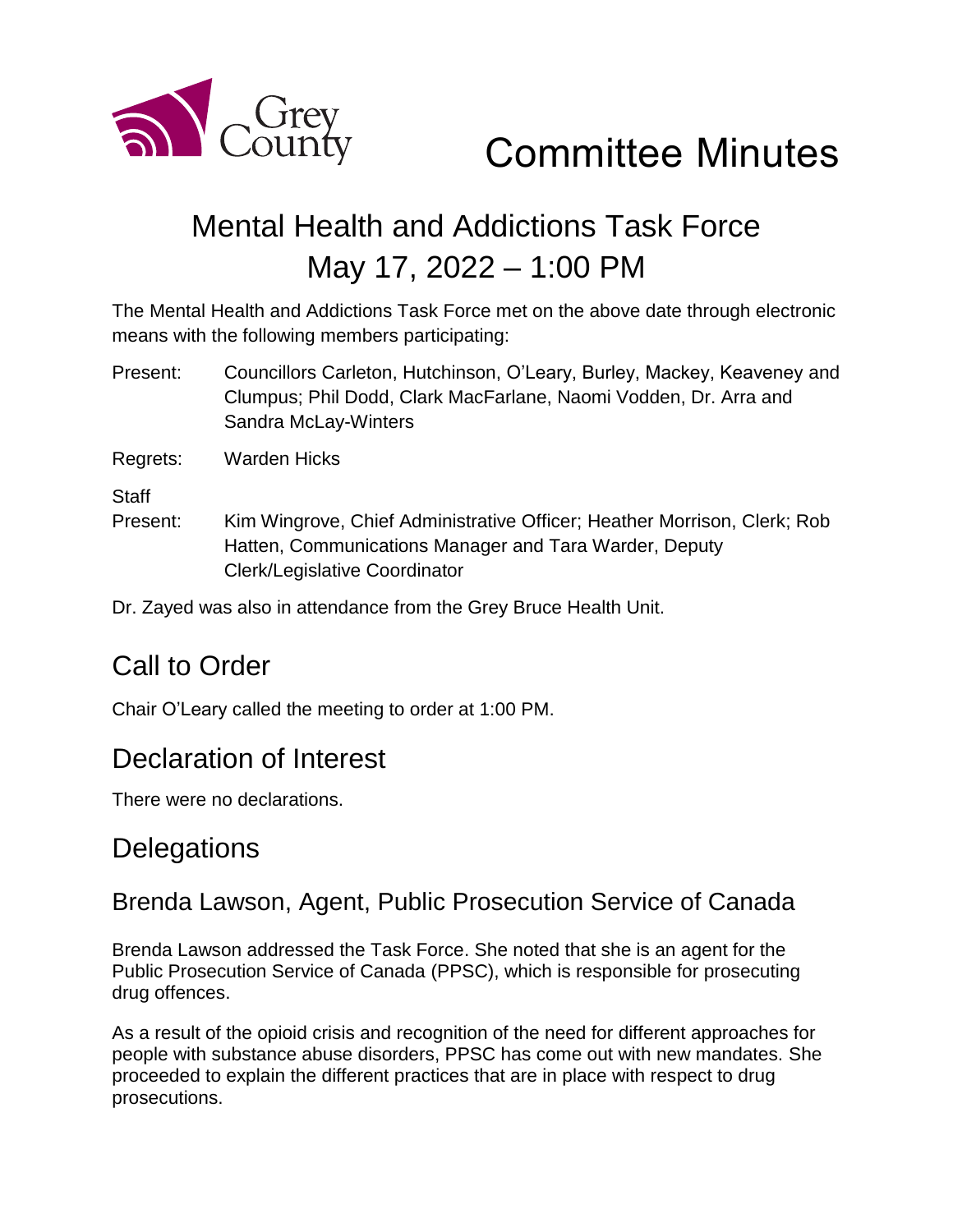Typically, when an individual is released on bail, conditions may be imposed that the person not be in possession of any drugs, or paraphernalia, etc. Any of those conditions can trigger a breach. To avoid triggering a breach, PPSC is under a mandate to avoid asking for those conditions to decrease the likelihood of breaches occurring and incarcerating people for short periods of time. This can increase the likelihood of an overdose when released. There is a realization that substance abuse is a health matter. A similar approach is taken with conditions of probation and conditional sentence orders.

She spoke to the Good Samaritan Drug Overdose Act which protects a person who is having an overdose, as well as people who are present during an overdose. People know that if they call for emergency services, they won't be charged for simple possession or breach of condition. It was noted however, that those who are in possession for the purposes of trafficking face the probability of being charged for this purpose.

Further guidelines surrounding simple possession of a narcotic were noted. An accused is often given a first appearance date with the possibility of charges being withdrawn. Police still lay the charges, however prosecutors don't typically proceed unless there is a serious manifestation of the charge where the public has been put at risk.

Ms. Lawson then addressed the matter of young offenders. With regard to bail, it is not a typical case where a young offender is held for bail or detained.

Questions were addressed. Is it typical for a judge to give an accused the option between attending a treatment centre or going to jail? It was noted that those discussions would usually occur before sentencing between prosecutors and defence counsel. It was further noted that there is no way to bypass others waiting for treatment. There is difficulty in getting into treatment from jail. There are some treatment centres that take people from jail, but not many.

Are the sentences appropriate for people who are trafficking drugs? Ms. Lawson noted that the penalties can be harsh for trafficking.

#### Matt Shute – YMCA Community and Employment Services

Matt Shute addressed the Task Force. He spoke to homelessness and social determinants of health.

Temporary shelter is beneficial in the short term for people who experience a crisis and need an immediate safe place to go before starting towards a more permanent housing solution.

He noted the process related to shelter access.

Many emergency shelter programs were initially designed for people who are only homeless for a short period of time. He noted that there are others who are chronically homeless.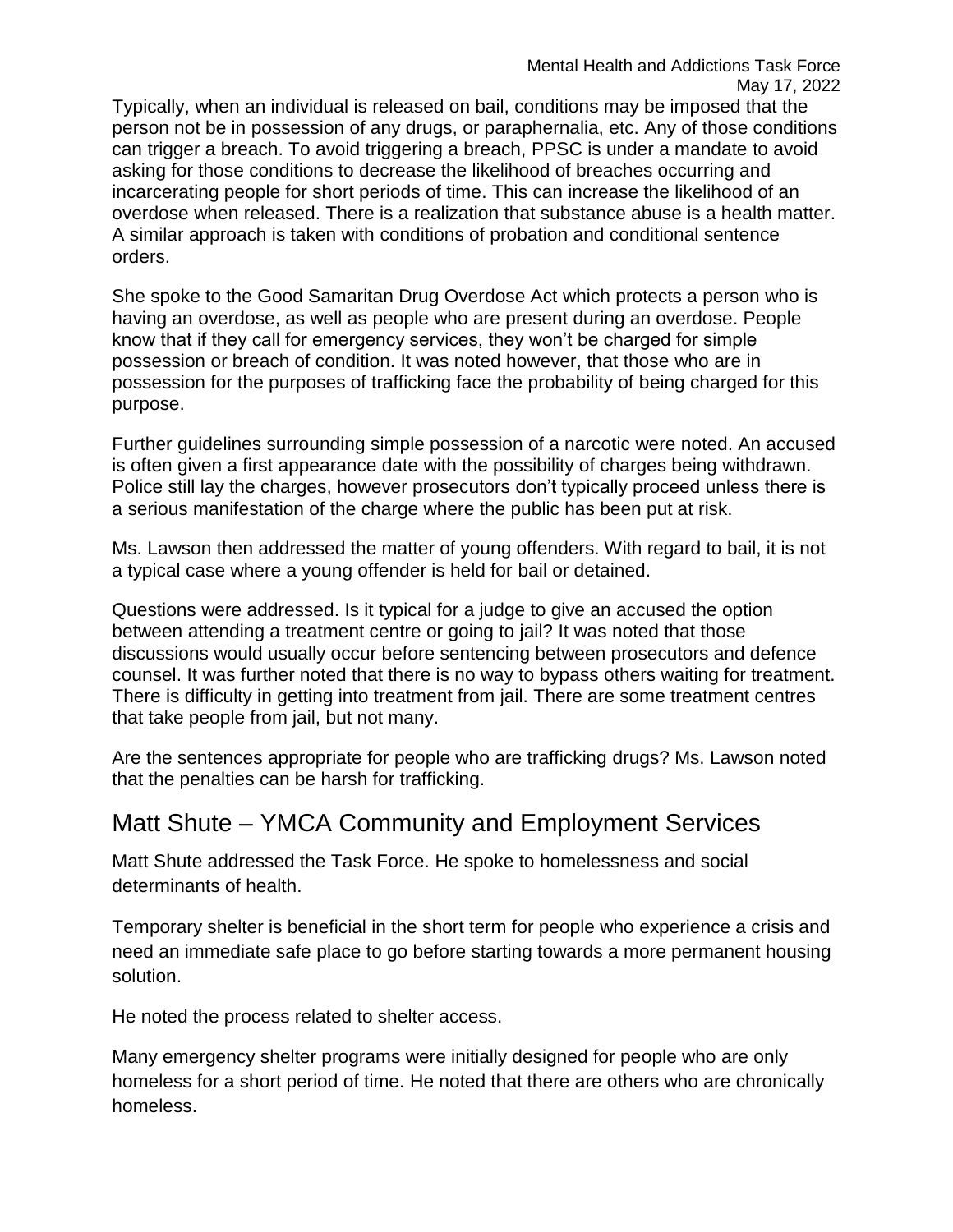Mr. Shute spoke to the services provided, including arranging temporary shelter stays, assisting clients in developing longer term housing goals, understanding the context of a client's situation and traumas and to coordinate services with the client and monitor their ongoing effectiveness.

He then outlined the year-over-year increase in need for shelter. It was noted that this has increased during the pandemic and even more so coming out of it.

He then overviewed opportunities for system and service improvements. It was noted that with the increasing need for nightly shelter stays, YMCA staff are spending the majority of their time in that area and it's more difficult to reach out to people who need supports to help retain their permanent housing. He then spoke to the potential challenges of the SOS mobile team. It is composed of four staff, however the increased need demands more staff.

Mr. Shute then noted that diversion from temporary housing is about helping people navigate a safe alternative to shelter that is appropriate to their circumstances. He spoke to safe and appropriate diversion.

Questions from the Task Force were addressed regarding whether enough temporary beds exist as the need grows. It was noted that it takes creativity and revisiting established guidelines and processes to meet the dramatic need.

Further questions were addressed on the need for local residents versus those who come to Grey County who feel it may be easier to access shelter. There are people coming to Grey because of access to shelter, however, Mr. Shute noted that it is not fully responsible for the increase.

In the case where people are between shelter stays and more permanent housing, attempts are made to connect people with their natural supports, such as family, while they wait for subsidized or supportive housing.

Josh Gibson spoke to the waiting list. Housing staff will be speaking to the coordination of services at a future meeting.

It was noted that the number of people living in encampments has increased, as well as an increased number of individuals who are sleeping rough or have declined stays in a shelter. Effort is made to establish rapport in these cases. As the prevalence of this increases, it would be valuable to communicate to local municipal bylaw enforcement on who to call and how to handle those situations. The approach should be consistent, and it is important to try to understand people's situation.

Dr. Zayed spoke to the importance of finding housing in order to be successful in treatment.